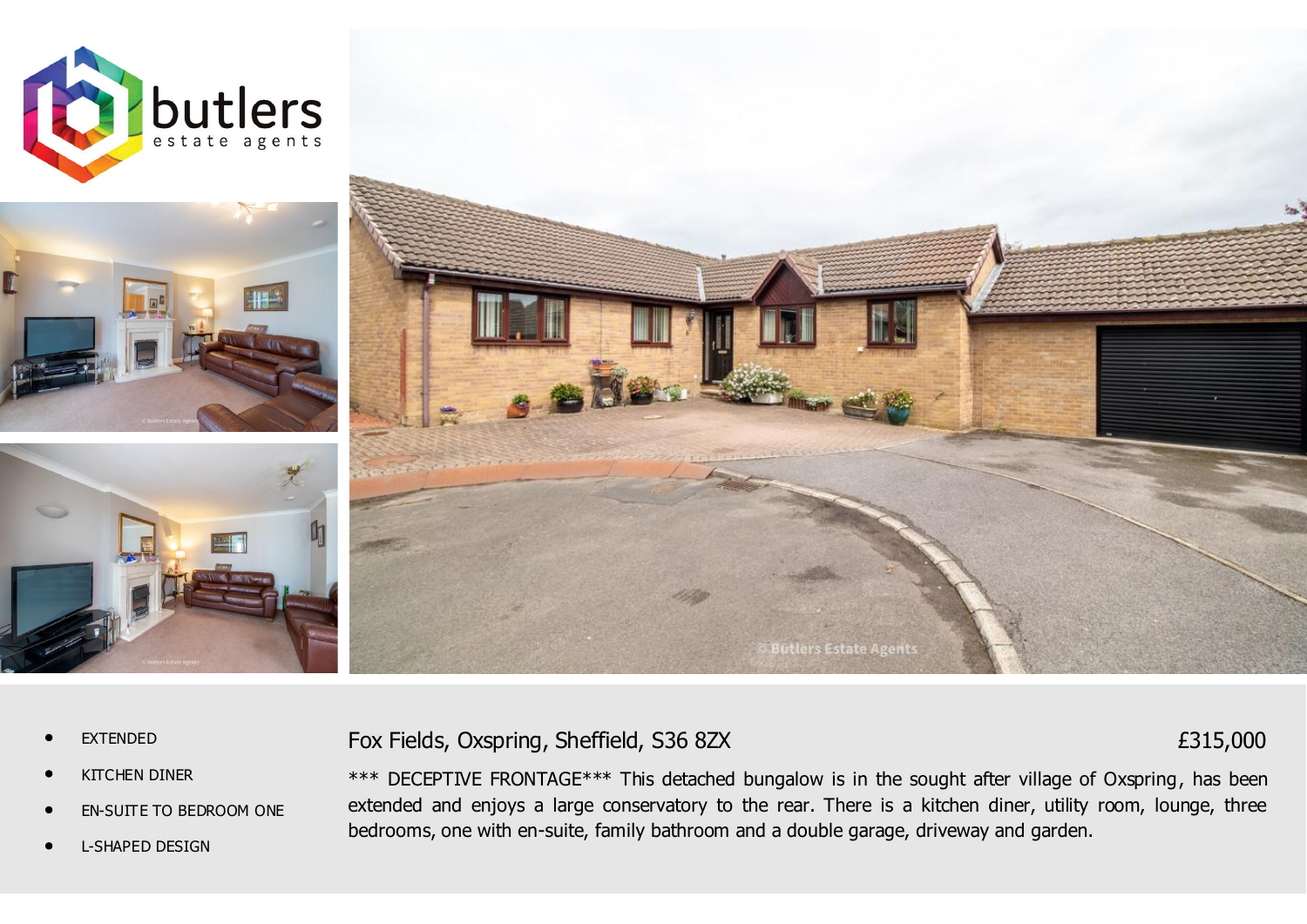





# Property Description

Deceptive, the bungalow from the front does not reflect the amount of living space on offer. Extended to the rear and having a large conservatory, these compliment the already generous living space on offer.

#### **HALL**

3' 7" x 6' 5" (1.1m x 1.97m) The front door opens into the hall which has a further door leading to the hallway.

#### **HALLWAY**

Provides access to the Kitchen/ Dining Room, Lounge, Three bedrooms and the family bathroom. There is also access to the loft.

#### **LOUNGE**

16' 11" max x 14' 2" (5.17m max x 4.34m) A lovely room to relax in with the focal point of the room being the fireplace having a chrome fire with a marble hearth and upright with a white surround. The room has coving to the walls, radiator to the wall, a window and a sliding door giving access to the conservatory.

#### **CONSERVATORY**

19' 2" max x 15' 1" max (5.85m max x 4.6m max) A large area which was extended by the current owner to provide an area for dining alongside the lounge area. It has glazing to two sides and double doors which lead directly on to the rear garden.

#### **KITCHEN AREA**

9' 4" x 11' 3" (2.86m x 3.45m) Fitted with a range of wall and floor mounted units in white with contrasting black granite worksurfaces. A white four door Stoves range with seven burners is beneath the large black extractor. A fully integrated drinks chiller is under the curved worksurface to create a nice breakfast bar area. To the opposite side of the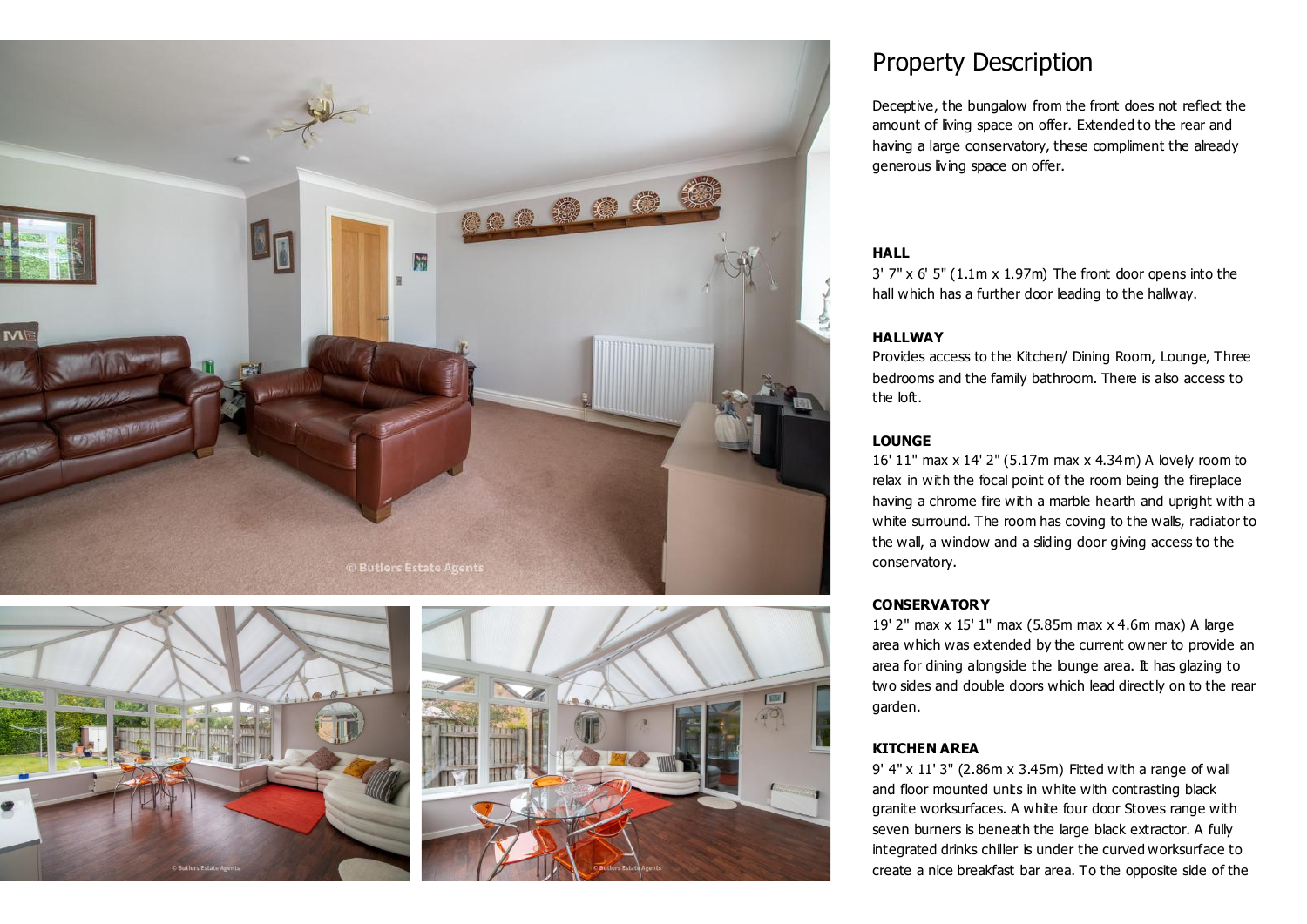







room there is a one and a half bowl white sink with fully integrated dishwasher, a fully integrated stainless steel microwave and fridge.

#### **DINING AREA**

10' 5" x 7' 6" (3.19m x 2.29m) Being open plan to the kitchen area this provides for a formal dining space with a window to the side.

#### **UTILITY ROOM**

12' 7" x 6' 10" (3.85m x 2.1m) Located at the end of the kitchen this room has windows to both ends of the room and is fitted with a range of wall and floor mounted units in white with a stainless steel one and a half bowl sink and drainer. There is room for four under counter appliances.

### **BEDROOM 1**

10' 11" max x 23' 0" max (3.34m max x 7.03m max) Being part of the extension , this bedroom has double patio doors leading directly to the rear garden, a window, fully fitted wardrobes and access to the en-suite

#### **EN-SUITE**

7' 8" x 5' 4" (2.35m x 1.65m) Fitted with a modern double width shower, white wash hand basin on pedestal and white wc.

#### **BEDROOM 2**

8' 11" x 10' 10" (2.72m x 3.32m) With a UPVC window to the front and a radiator to the wall.

#### **BEDROOM 3**

11' 2" x 7' 6" (3.42m x 2.3m) With a UPVC window to the front and a radiator beneath.